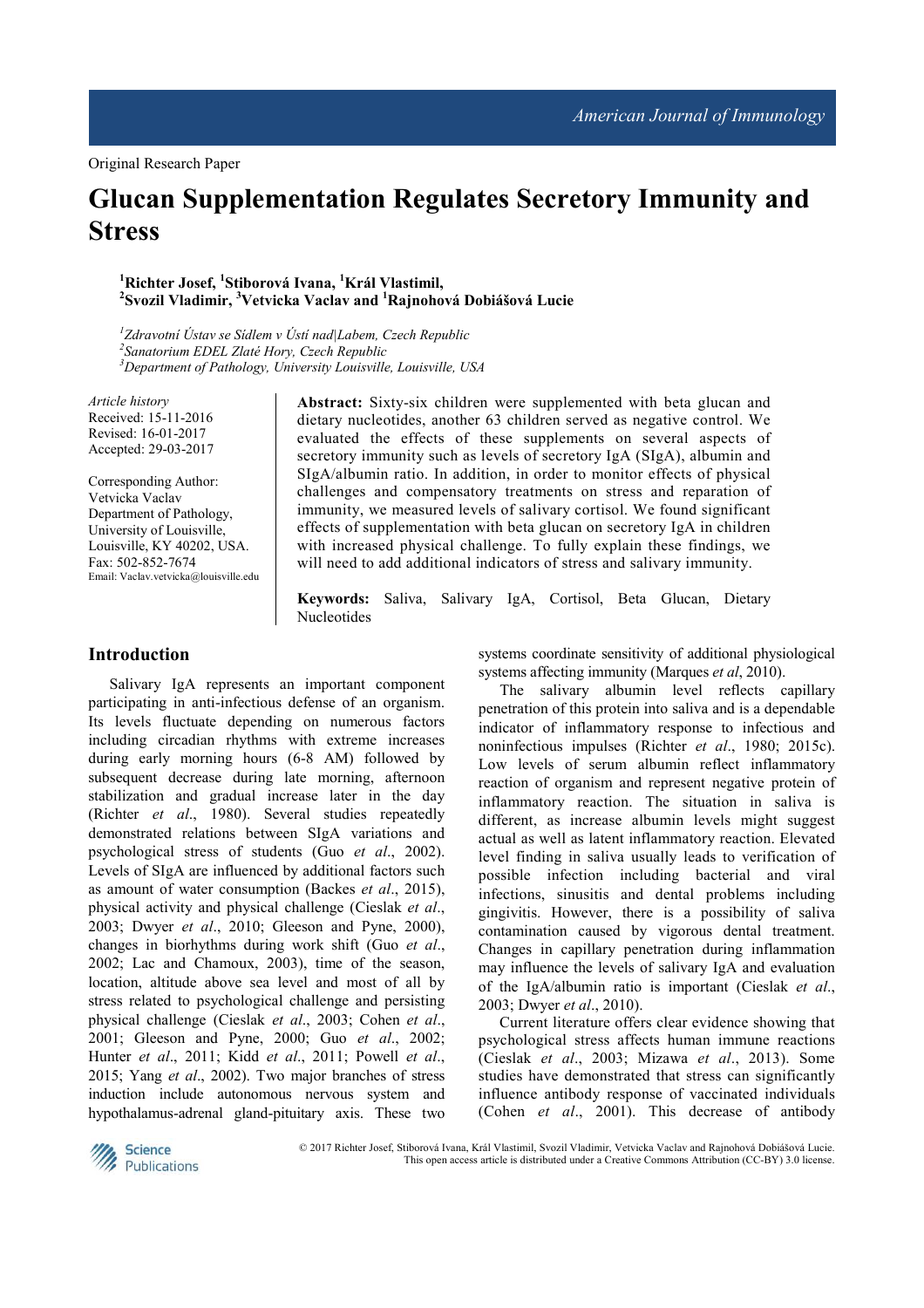formation can result from both actual and/or chronic stress. Psychological stress is defined as a result of direct negative experience or even expectation of problems. Some studies suggested that the relationship between stress and antibody response is regulated mostly by glucocorticoids such as cortisol, catecholamin, epinefrin and norepinefrin (Cohen *et al*., 2001; Marques *et al*., 2010). Additional factors known to influence stress reaction, particularly in children, are effects of passive smoking, obesity, nutrition, social-economic conditions and environmental pollution (Backes *et al*., 2015; Cohen *et al*., 2001). Depression of ability of antibody response in vaccinated population might be connected with significant changes of salivary IgA (Cohen *et al*., 2001). Quality of nutrition significantly influences gut microbiome with subsequent effects on nonspecific and specific immune reactions. Microbiome of gastrointestinal tract directly influences afferent neurones of gastrointestinal tract and transfers impulses via nervus vagus. Microbiome thus plays a role in stress regulation of hypopituitary adrenal axis (Cohen *et al*., 2001). Stress reaction accompanied by an increase of salivary cortisol levels might result in reactivation of some infectious diseases such as Epstein-Barr viral infection (Breivik *et al*., 1996; Stowe *et al*., 2001).

Nutritional changes can also influence immune reactions; this includes the use of dietary polysaccharides and other supplements. A solid review summarizes immunomodulatory activities of various botanical extracts in both animal and human models (Ramberg *et al*., 2010). Beta glucans are known for not only reduction of clinical manifestation of respiratory infections, but also for regulation of the psychological state of patients (Talbott and Talbott, 2012). A large study using dogs showed regulation of general as well as antigen specific IgA and IgM reactions (Stuyven *et al*., 2010). Lehne *et al*. (2006) confirmed findings of positive effects of glucan supplementation on improvements of immune reactions (Richter *et al*., 2015a; 2015b; 2015c). It is clear that insoluble dietary fiber playsan important role in the regulation of both immune reactions and psychological state. With beta glucan being an established immunomodulator, more and more studies are focused on food supplementation with beta glucans. However, more studies are necessary to reach clear conclusions (Talbott and Talbott, 2012).

## **Materials and Methods**

Our study used 126 children aged 6 to 12 years. Group 1 represented children supplemented with glucan (BG) and consisted of 6 males and 19 females. Dietary nucleotide (Imuregen-Uniregen Hradec Kralove Czech Republic)-supplemented group involved 41 children (16 males and 25 females). A control group was formed of

63 children (29 males and 34 females). The age differences between individual groups were not statistically significant. All parents were fully informed about the aim of this study and provided signed consent. Children were evaluated during their medical stay at Sanatorium EDEL Zlate Hory. During the 28 to 32-day stay, the children were regularly examined with particular attention to respiratory problems and daily control by a physician and with evaluation of quality of pulmonary functions including spirometry and evaluation of expiratory exhaled nitric oxide.

The medical regime offered several advantages including improved living conditions, optimal nutrition, regular daily physical strain and several hours of stay in cave (fully confirming conditions for speleotherapy). Physical conditions were evaluated before and after the end of the stay using a 6MWT test. All results and final recommendations for subsequent treatment were offered at the end of medical stay. Our study was fully in agreement with a Helsinki declaration (revised version 2000.0901) and was in full compliance with the rules for clinical testing in the Czech Republic.

Saliva was obtained at the same time interval, between 8 and 9 AM. Sample tampons Salivette (Sarstead, Orsay, France) gently chewed in mouth for 2 min were used for all experiments. After subsequent centrifugation at 1000 g for 15 min, the samples were stored at –18°C. IgA and albumin levels were evaluated using a Siemens BM II nephelometer with kits and controls obtained directly from manufacturer. Salivary cortisol was measured using high sensitivity salivary cortisol from Salimetrix (Salimetric LLC, UK) as recommended by manufacturer.

#### *Statistical Analysis*

Statistical significance was evaluated by a pair *t*  test using GraphPad Prism 5.04 software (GraphPad Software, USA). An average and standard deviation was evaluated after determination of composition of standard values (D'Agostino, Pearson). In case of nonstandard composition, we converted the values into logarithms.

#### **Results**

Table 1 summarizes data obtained in this study. The glucan supplemented group had statistically significant decrease of SIgA levels from 302.7 to 182.4 mg  $L^{-1}$ . Similarly, the levels of salivary albumin were found to be lower at the end of the study (Fig. 1) However, this decrease was not significant. An increase of cortisol levels from 3.18 to 4.34 ug  $L^{-1}$  was statistically significant. The other studied groups showed no significant changes in cortisol levels or SIgA levels (Fig. 2).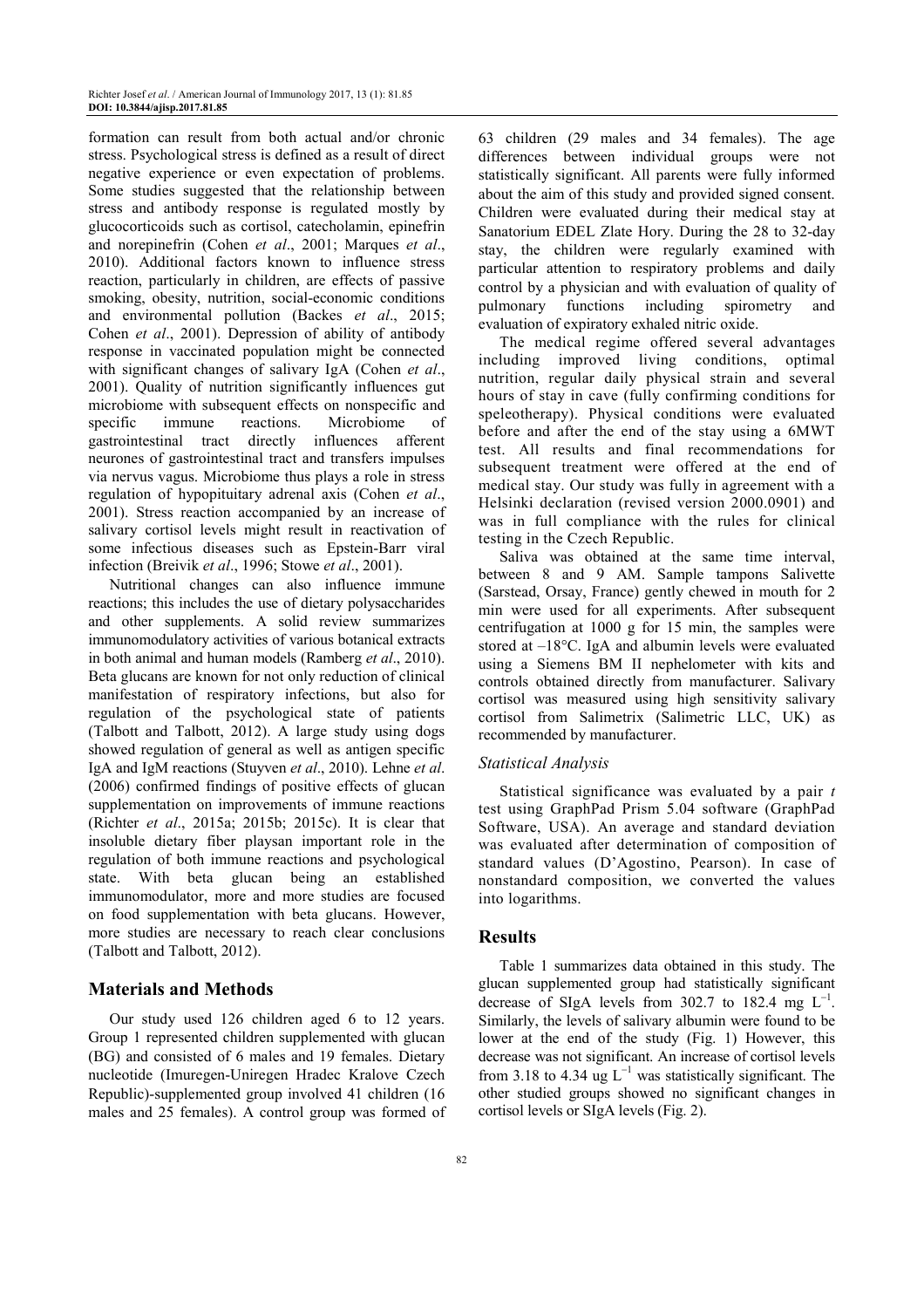Richter Josef *et al*. / American Journal of Immunology 2017, 13 (1): 81.85 **DOI: 10.3844/ajisp.2017.81.85**

|       |             | $S$ IgA mg/L |        | Albumin mg/ $L^{-1}$ |        | SIgA/Albumin |       | Cortisol $\mu g/L^{-1}$ |        |
|-------|-------------|--------------|--------|----------------------|--------|--------------|-------|-------------------------|--------|
| Group |             | A            | B      | A                    | B      | A            | B     | A                       | B      |
|       | $\mathbf n$ | 25,0000      | 25.00  | 25,0000              | 25.00  | 25,0000      | 25.00 | 25,0000                 | 25.000 |
|       | mean        | 302.7000     | 182.40 | 145.5000             | 103.50 | 2.8300       | 2.21  | 3.1760                  | 4.336  |
|       | <b>SD</b>   | 28.8000      | 28.90  | 16.9000              | 30.20  | 1.3700       | 1.28  | 1.8240                  | 2.516  |
|       | P           | 0.0151       |        | 0.1040               |        | 0.1550       |       | 0.0085                  |        |
| 2     | n           | 41.0000      | 41.00  | 41.0000              | 41.00  | 41.0000      | 41.00 | 41.0000                 | 41.000 |
|       | mean        | 93.1100      | 68.84  | 151.5000             | 61.70  | 2.2700       | 2.47  | 2.9880                  | 2.154  |
|       | <b>SD</b>   | 30.2000      | 35.70  | 47.7000              | 75.00  | 2.0200       | 2.38  | 2.5600                  | 1.890  |
|       | P           | 0.1310       |        | 0.0295               |        | 0.6911       |       | 0.0612                  |        |
| 3     | n           | 63.0000      | 63.00  | 63.0000              | 63.00  | 63.0000      | 63.00 | 63.0000                 | 63.000 |
|       | mean        | 88,9000      | 76.30  | 87.4200              | 85.04  | 2.6500       | 2.79  | 2.3540                  | 2.085  |
|       | <b>SD</b>   | 31.2000      | 35.80  | 11.0100              | 10.89  | 2.5300       | 2.51  | 1.8900                  | 1.950  |
|       | P           | 0.1868       |        | 0.4240               |        | 0.6892       |       | 0.1620                  |        |

# IgA saliva



Fig. 1. Effect of supplementation with Glucan (GL), dietary nucleotides (Nucleotides) and Placebo (PL) on salivary IgA

# **Albumin saliva**



Fig. 2. Effect of supplementation with glucan (GL), dietary nucleotides (Nucleotides) and placebo (PL) on levels of albumin in saliva

#### **Cortisol saliva**



Fig. 3. Effect of supplementation with glucan (GL), dietary nucleotides (Nucleotides) and placebo (PL) on level of cortisol in saliva

The nucleotide-supplemented group showed significant decrease of albumin levels (Fig. 3). A similar, albeit insignificant, trend was found in the glucan-supplemented group, which might be a result of the limited number of children. SIgA/albumin ratio showed no significant differences between beginning and end values.

#### **Discussion**

Two supplemented groups were evaluated during their medical stay at Sanatorium EDEL in Zlate Hory. Both groups had differed significantly in examination at the starting point, in basic diagnosis (chronic respiratory problems) and at the time of examination. Glucan-supplemented children were evaluated in March and April, whereas other groups were evaluated at the beginning of fall. In the glucan group we could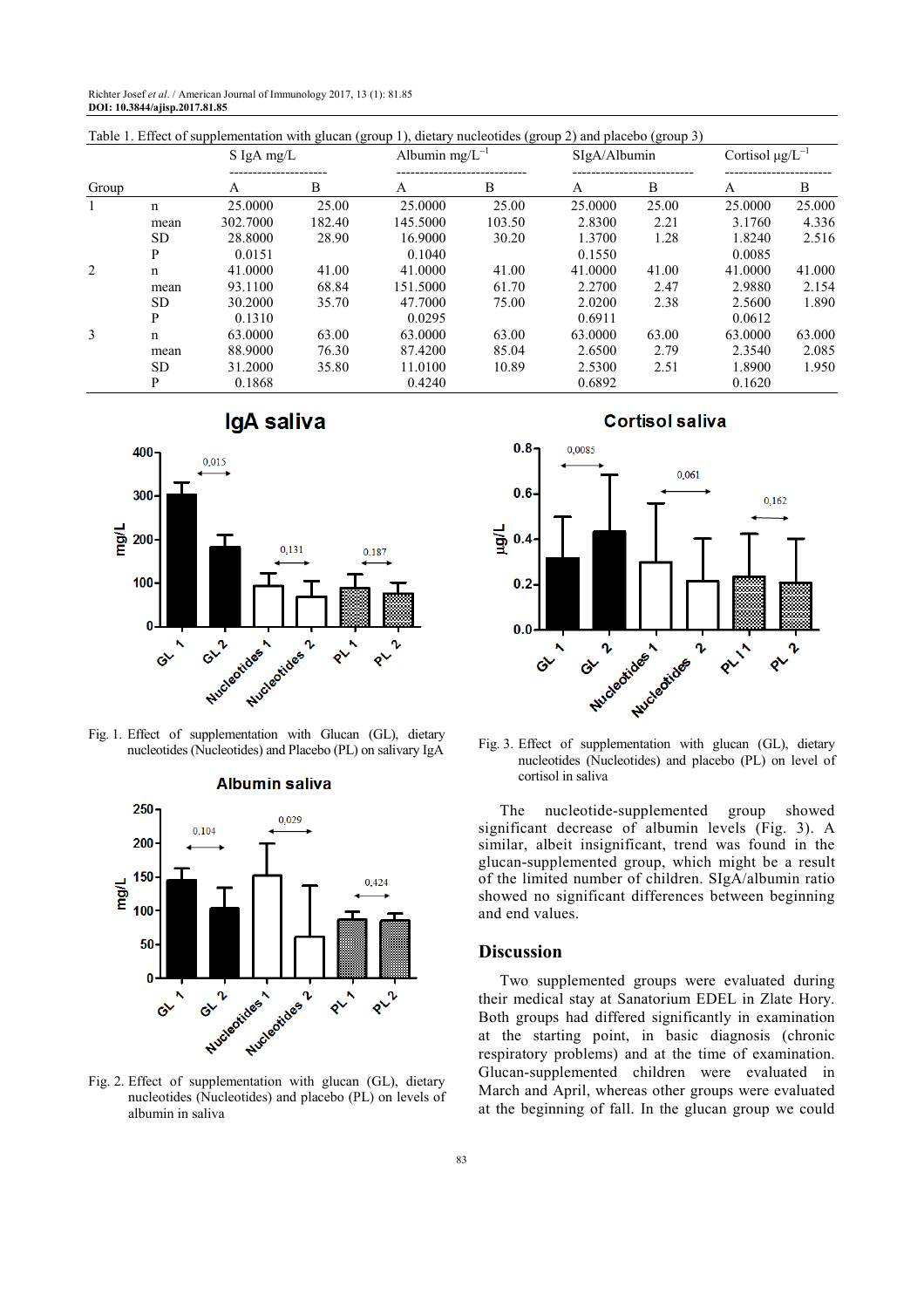clearly observe a clinical picture based on the winter period and location with high level of pollution-high SIgA levels together with indications of inflammation; i.e., high level of albumin mediated by extreme capillary penetration into saliva. SIgA levels in children supplemented with nucleotides and in the control group were lower due to the summer season and location without significant pollution (family summer vacation at sea, etc.). Among the children tested in spring, we found a strong decrease in levels of tested molecules, but it still did not reach normal range described for this age category. We can again confirm that reparation of immune reactions with subsequent significant reduction of bacterial and viral infections needs a long term stay in medical regime. These findings are even more pronounced in children exposed to secondhand smoke. We found that more than 50% of Czech children are exposed to secondhand smoke. We expected to see significant decrease of cortisol levels in the glucansupplemented group, but conversely we found an increase of this molecule. We hypothesize that this increase was caused by the higher physical load during their stay at the sanatorium-forced physical education, long daily walks and rehabilitative exercise. It is also known that intensive physical exercise can result in lower SIgA levels (Gleeson and Pyne, 2000). It is possible that higher cortisol levels might be, at least partly, influenced by acute stress from sample collection, when expectation of arrival of family members and return home might change the stress level. In children tested after summer holiday we also found higher levels of cortisol, but during the supplementation we found decrease. The control group of children and their optimal levels of all tested parameters were probably caused by after holiday reparation of immune functions and minimal physical burden at the sample collection (usually only 2×45 min of mandatory school exercise at school). In the nucleotide-supplemented group we found nonsignificant decrease of SIgA level, but also significant decrease of inflammatory reaction presented by albumin levels. Dietary nucleotides can significantly help to repair intestinal mucosa and probably positively influence microbiome and subsequently repair inflammatory response.

## **Conclusion**

For additional evaluation and explanation of the relationship between stress and immune response, it is necessary to further evaluate additional factors, particularly seasonal changes, nutritional background and weight of children. As in other developed countries, the number of obese children in the Czech Republic is steadily.

#### **Acknowledgment**

This study was supported by the Technology Agency of the Czech Republic TACR TA 0202094.

## **Author's Contributions**

All authors contributed equally.

#### **Ethics**

Our study was fully in agreement with a Helsinki declaration (revised version 2000.0901) and was in full compliance with the rules for clinical testing in the Czech Republic.

#### **References**

- Backes, T.P., P.J. Horvath and K.A. Kazial, 2015. Salivary alpha amylase and salivary cortisol response to fluid consumption in exercising athletes. Biol. Sport, 32: 275-280. DOI: 10.5604/20831862.1163689
- Breivik, T., P.S. Thrane, R. Murison and P. Gjermo, 1996. Emotional stress effects on immunity, gingivitis and periodontitis. Eur. J. Oral. Sci., 104: 327-334.
- Cieslak, T.J., G. Frost and P. Klentrou, 2003. Effects of physical activity, body fat and salivary cortisol on mucosal immunity in children. J. Applied Physiol., 95: 2315-2320.

DOI: 10.1152/japplphysiol.00400.2003

- Cohen, S., G.E. Miller and B.S. Rabin, 2001. Psychological stress and antibody response to immunization: A critical review of the human literature. Psychosom Med., 63: 7-18.
- Dwyer, D.B., C.K. Booth, P.F. Pacque and M.J. Ball, 2010. Considerations for the use of salivary IgA for monitoring mucosal immune function. Aviat. Space Environ. Med., 81: 581-584.
- Gleeson, M. and D.B. Pyne, 2000. Special feature for the Olympics: Effects of exercise on the immune system: Exercise effects on mucosal immunity. Immunol. Cell Biol., 78: 536-544. DOI: 10.1111/j.1440-1711.2000.t01-8-.x
- Guo, Z.Q., T. Otsuki, Y. Ishi, A. Inagaki and Y. Kawakami *et al*., 2002. Perturbation of secretory IgA in saliva and its daily variation by academic stress. Environ. Health Prev. Med., 6: 268-272. DOI: 10.1007/BF02897981
- Hunter, A.L., H. Minnis and P. Wilson, 2011. Altered stress responses in children exposed to early adversity: A systematic review of salivary cortisol studies. Stress, 14: 614-626. DOI: 10.3109/10253890.2011.577848